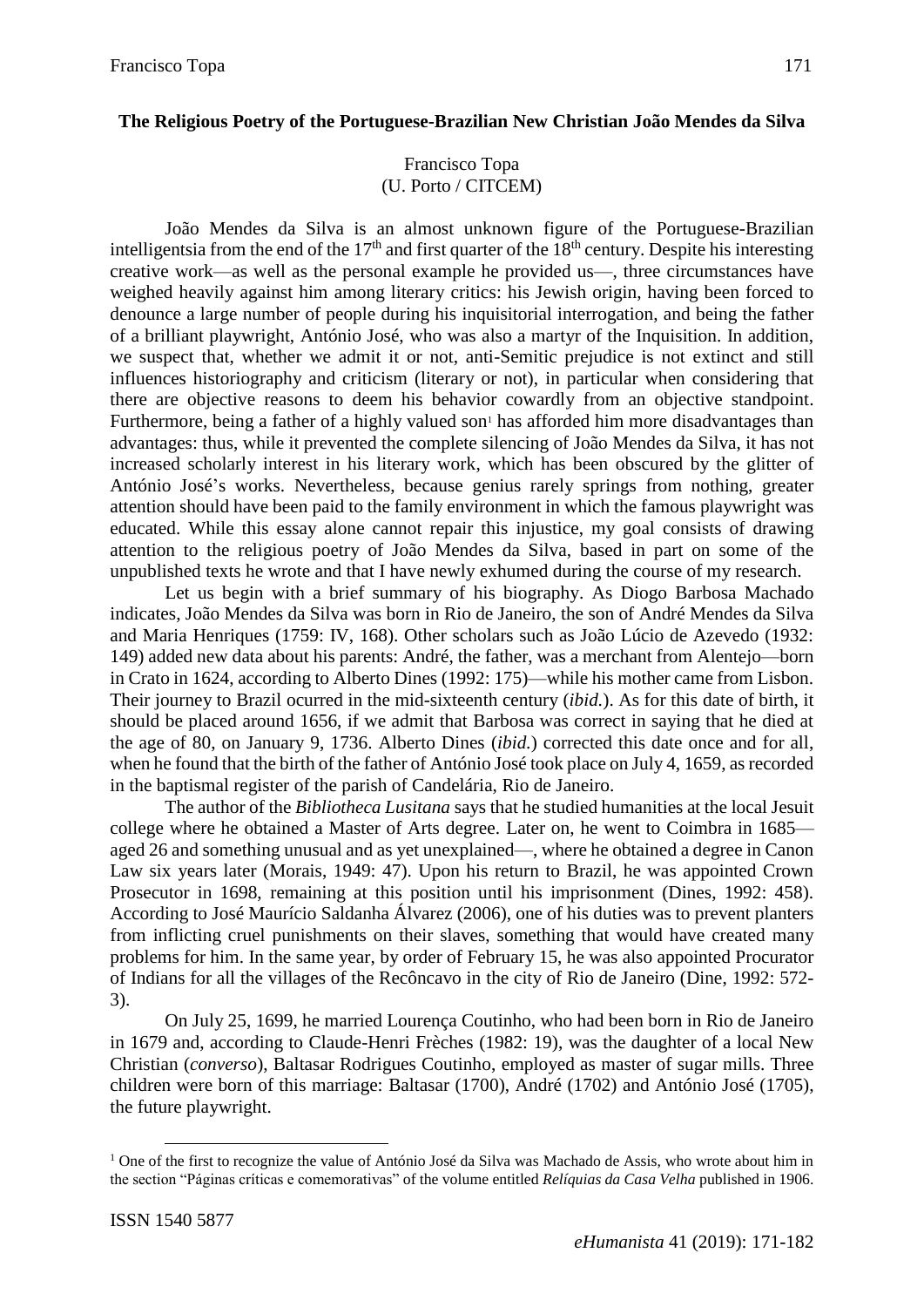João Mendes da Silva's life was interrupted on February 1711. According to Claude-Henri Frèches (1967: 12), on February 20, 1711 Lourença was arrested and four days later he followed suit. Both were accused of being New Christians. Other family members were also involved in the process, and all of them were sent to Lisbon in July of the following year (1712). João Mendes traveled on board the ship *Madre de Deus* and arrived there on October 10, 1712, while Lourença, who did so on the *Nossa Senhora da Candelária*, arrived the next day (Azevedo, 1932: 148).

According to scholars, the origin and possible Jewish practices of the family were less interesting to the inquisitors than their prosperity. This appears to be confirmed by the proceedings themselves. In the case of João Mendes da Silva, Paulo Roberto Pereira says:

Conforme consta no inventário de seus bens confiscados, o cristão-novo fluminense João Mendes, conquanto não fosse dono de engenho, possuía uma partida de cultivo de cana-de-açúcar em São João de Meriti, 2 no Rio de Janeiro, com escravaria. Já como advogado, era possuidor de grande biblioteca para a época, "que constava de cento e cinquenta e tantos volumes de direito, fora noventa e tantos livros de histórias e curiosidades." (2007: 21)

After spending a few months in the Inquisition´s prison, both were punished in the *auto de fé* of July 9, 1713, held in Lisbon under the direction of Cardinal Nuno da Cunha. They were condemned to abjuration, jail imprisonment, wearing a penitential garment and confiscation of their assets, and were supposed to be released on July 20 (Azevedo, 1932: 157).

Contrary to what might be expected, some of the family did not return to Rio de Janeiro, and preferred to remain in Lisbon, where João Mendes became an attorney. Oliveira Barata (1998: 63, note), following other scholars, suggests that he did not go after five of his brothers on their return to Brazil for fear of suffering retaliations from the many people he had denounced. The same scholar suggests that doubts about his character could be reinforced by the fact that, shortly thereafter, he became an attorney for the Casa da Suplicação, a higher court also known as Tribunal da Corte.

In any case, the truth is that João Mendes da Silva was not bothered again by the inquisitors, unlike some of his direct relatives. For instance, his wife was arrested again on August 8, 1726 (Baião, 1973: 184), together with her youngest son, António José. This time she was condemned in the *auto de fé* that took place at the church of the convent of Santo Domingo on October 16, 1729. She was banished to exile for a period of three years into the *couto* of Castro Marim (*ibid.*: 185). Years later, she was sentenced again, on this occasion to jail, in an *auto de fé* that took place on October 18, 1739 in the same church. As for António José, his martyrdom occurred in 1739, as it is well known.

Nothing more is known about the biography of João Mendes, except the date of his death, which Barbosa Machado (1759: IV, 168) established on January 9, 1736 in Lisbon, at the age of 77, based on the date of birth provided by Alberto Dines.

As to his literary work, references are scarce, although he was not a completely unknown writer. He is mentioned by the author of the *Bibliotheca Lusitana*, who considers him one "dos mais insignes Poetas do seu tempo, como testemunhão as suas metrificações suaves, cadentes e conceituosas." Machado adds that Mendes wrote a poem entitled *Fabula de Ero and Leandro* composed in *oitava rima*.

 $\overline{a}$ 

<sup>&</sup>lt;sup>2</sup> Alberto Dines says that the property was located in Inhaúma, part of the plantation of his brother-in-law Félix Corrêa de Castro Pinto de Bragança (1992: 408).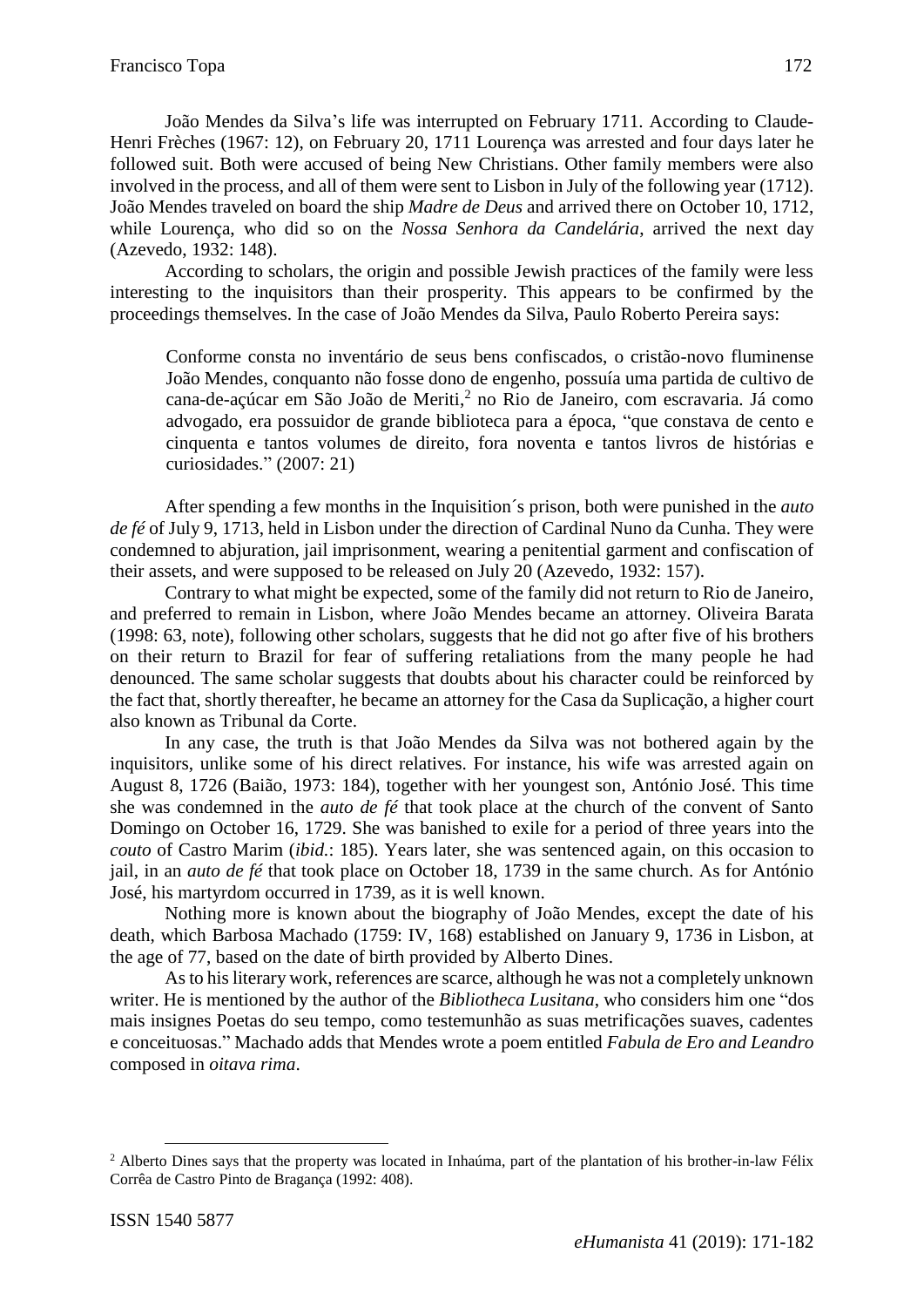resoa

Cover sheet of the inquisitorial proceedings of João Mendes da Silva. Torre do Tombo, TSO, IL, 11806

In a previous article (Topa 2002), I presented a newly-discovered sonnet by Mendes which had been published by our author and included in the prologue to a sermon by Francisco de Matos printed in 1698 (Matos 1698). The Jesuit Francisco de Matos (1636-1720) was a native of Lisbon who became Chancellor of the Jesuit College of Rio de Janeiro and Provincial and Chancellor of the Jesuit College of Bahia, where he died. In that article, I also reproduced 13 previously-unpublished poems by Mendes, together with a commentary on them. The poems were discovered in two miscellaneous manuscripts held at the Biblioteca Pública Municipal do Porto. The poems are varied in form and in tone and range from the encomiastic to the burlesque, from the elegiac to the lyricism *de amore*. These compositions reveal to us more a verse-maker than a true inspired poet.

More recently, I have found another composition that is likely to belong to our author and that could have been composed during his imprisonment by the Inquisition. The poem has been transmitted in several manuscript testimonies, for instance in MS 391 of the Biblioteca Geral da Universidade de Coimbra:

Mote e glosa que fez o Dr. João Mendes estando preso nos cárceres da Inquisição de Lisboa, vendo do seu em um loureiro o pássaro que deu ocasião ao

Mote *Passarinho que cantais nesse raminho de flores, cantai vós, chorarei eu,*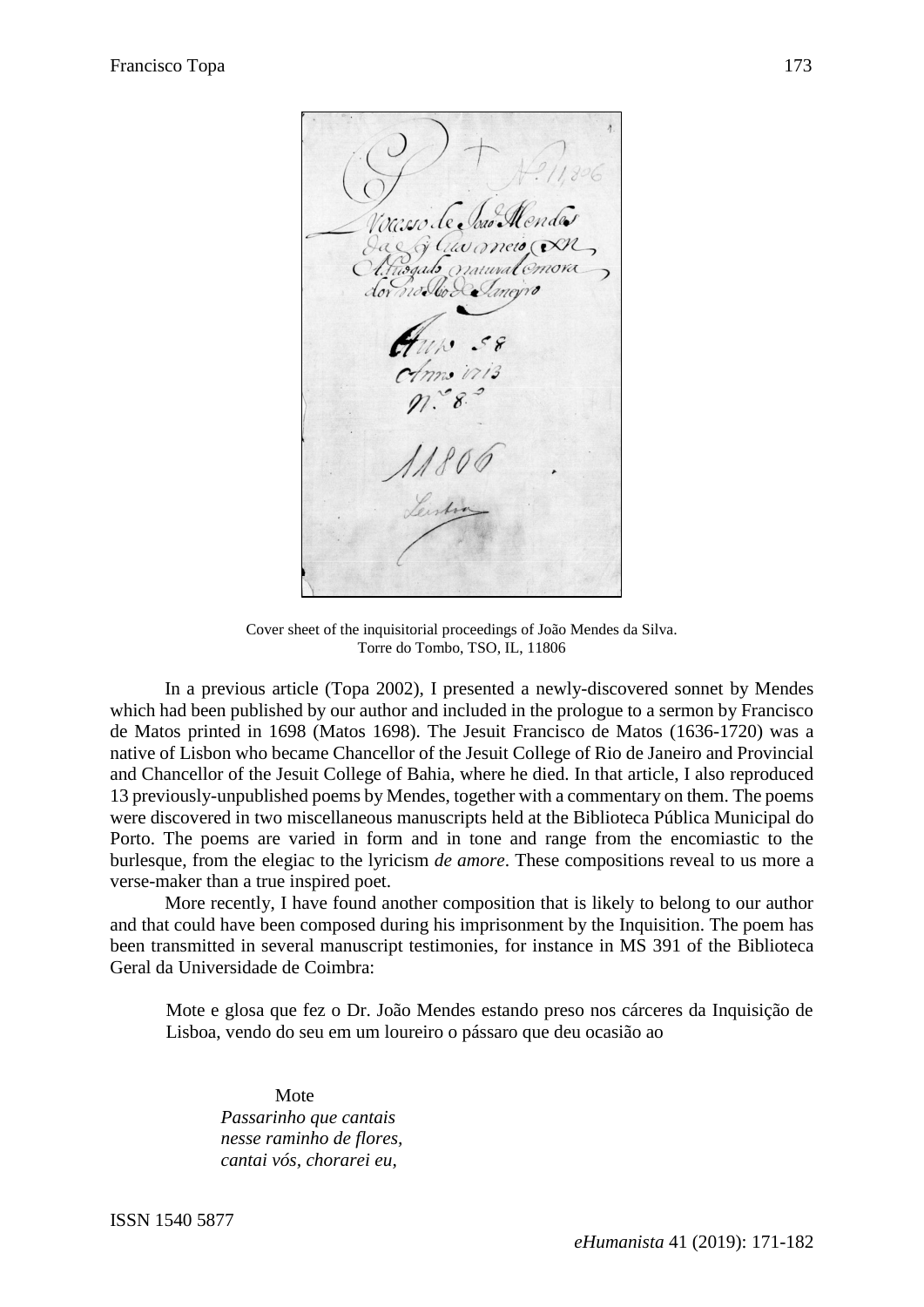#### *que assim faz quem tem amores.*

Doce habitador do vento, que sois no volátil coro, não só músico sonoro, mas também doce instrumento; suspendei o suave acento com que a tantos alegrais, e se atendeis a meus ais, que nacem de ânsias cruéis, eu prometo que choreis, *passarinho que cantais.*

Vós nesse enfeite de Flora louvais com doce descante ao Sol, que parece infante nos braços da bela Aurora; contrários somos agora, pois vós alegre, eu com dores, eu neste centro de horrores estou sem cessar chorando, vós docemente cantando *nesse raminho de flores.*

Vós sois o mimo do fado, eu da fortuna o desprezo, vós em liberdade e eu preso, sois feliz e eu desgraçado; oh que diferente estado o fado a cada um nos deu! E assim passarinho meu, com afeto diferente, eu penoso, vós contente, *cantai vós, chorarei eu.*

Sem dúvida que de outra Ave namorado estais, que amante a festejais cada instante com melodia suave; pobre de quem neste grave tormento sente rigores; cantai pois de amor favores, que eu chorarei meus azares, que assim faz quem tem pesares, *que assim faz quem tem amores.*

Utilizing with certain ability the traditional motive of directly addressing nature to confront it, the subject regrets his state and sees himself placed in the "centro de horrores" where he is "sem cessar chorando."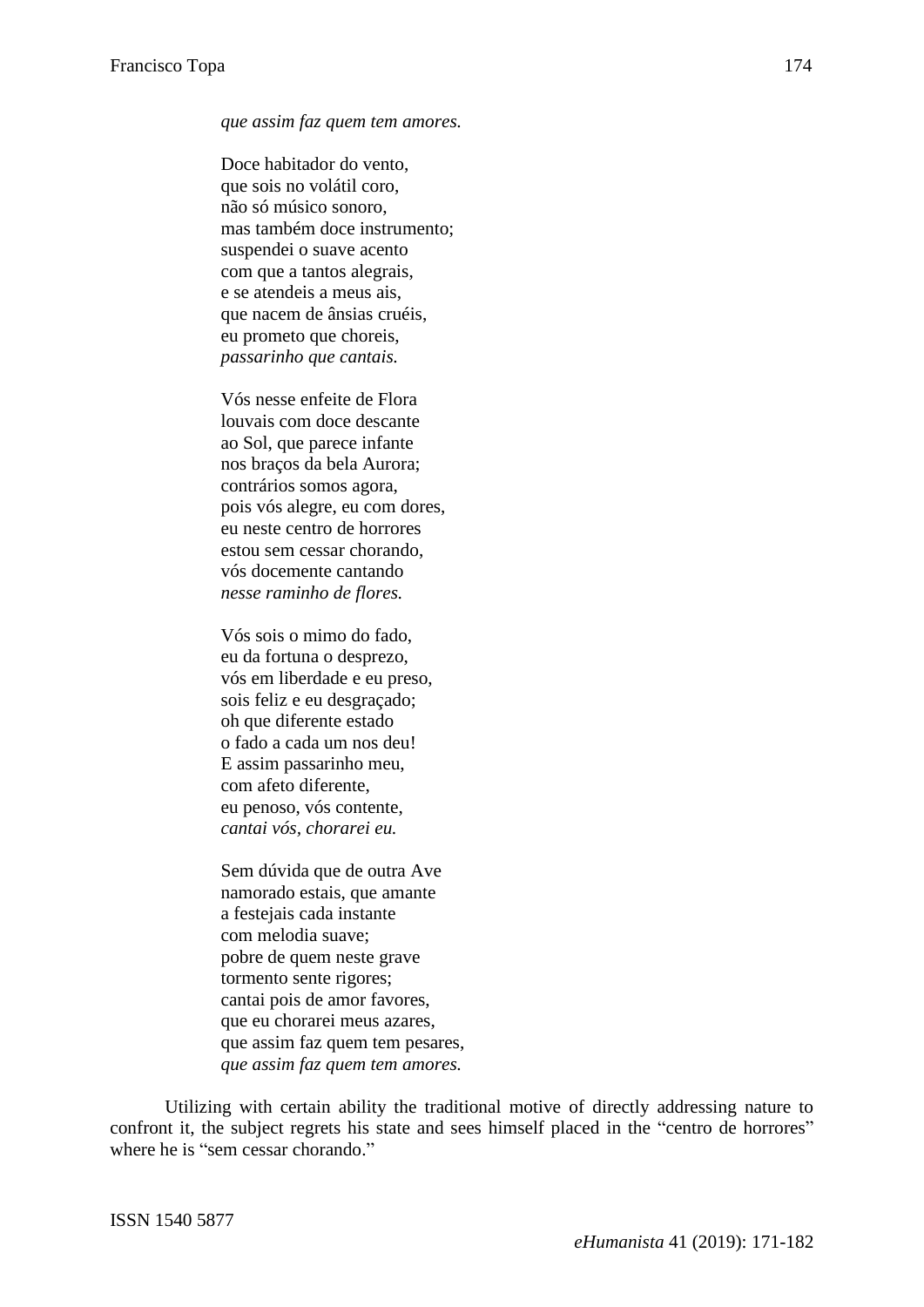More interesting is a prose composition, whose edition and study I presented in 2014 (Topa, 2014), included in MS 1407 of the Biblioteca Pública Municipal do Porto. The prose composition was supposed to be the answer or solution to a riddle sonnet poem that was very popular in the early years of the 18<sup>th</sup> century and reads as follows:

Qual é a cousa no mundo mais amada que todos em geral aborrecemos? Todo o bem que nos dá por mal o temos, e tudo que nos dá redunda em nada.

Do grande e do pequeno desejada, navegação com velas, mas sem remos; dos olhos corporais já nunca a vemos, nem foi de ninguém vista nem achada.

Não é pau, nem é pedra, ar, nem vento, não é cousa criada nem nascida, não é memória, voz, nem pensamento;

em cada um de nós anda escondida, de sorte que sem ela um só momento não pode conservar-se a própria vida.

Also interesting are his religious poems, the main focus of this article. Barbosa Machado, the first bibliographer to refer to João Mendes da Silva, listed three compositions of this genre, and stated that all of them had been unpublished: the lyric poem *Christiados. Vida de Christo Senhor Nosso* and the verse translations of *Officio da Cruz de Christo* and *Hymno de Santa Barbara*. Later scholars—Inocêncio Francisco da Silva (1859: II, 273-4), Rubens Borba de Moraes (1969: 363-5) and Alberto Dines (1992: 564-5)—confirmed the authorship of the first text and showed that was published posthumously in 1754, although concealing the identity of the author: the name Fernando Joaquim de Sousa that appears on the title page is but a pseudonym of our Rio attorney.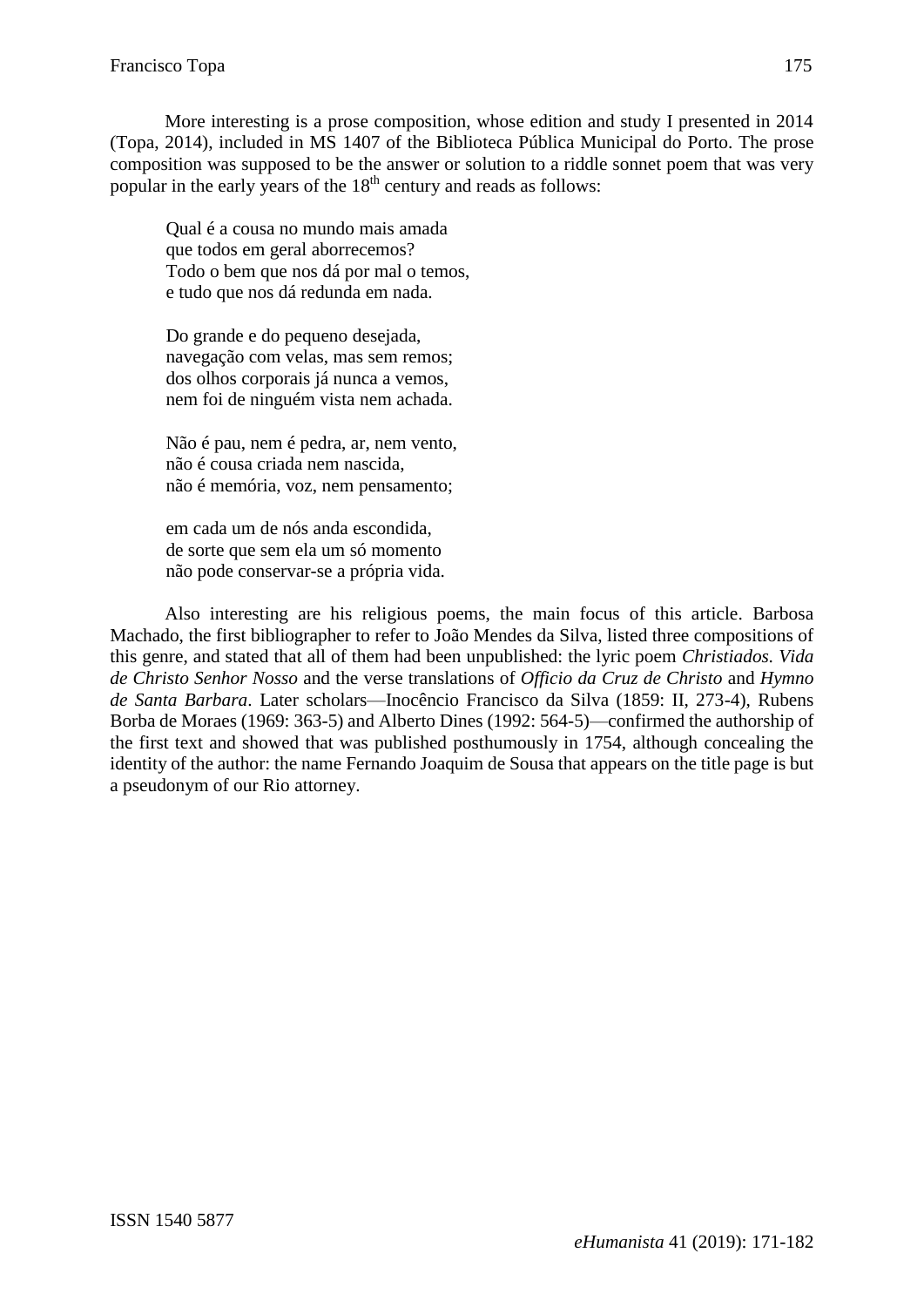

During my research over the last years, I have been able to locate three handwritten versions of this long poem held respectively at the Biblioteca Pública Municipal do Porto (MS 1412), the Biblioteca Nacional de Portugal (Codex 3086) and the Torre do Tombo (MS 826). More than revealing the relative popularity of the text, these handwritten versions definitively confirm the authorship of António José da Silva's father: although in the last two manuscripts the poem is anonymous, in the miscellany of the Porto library it is attributed to "Dr. João Mendes da Sylva."

As the subtitle states, it is a "Vida de Cristo Redentor Nosso dividida em três partes, que contém os Mistérios Gozosos, Dolorosos e Gloriosos dedicada à Sacratíssima Virgem do Rosário por um seu devoto e indigníssimo servo." Regardless of the possible religious sincerity of the author—which is of little relevance here—, we can see evidence of his great biblical, patristic and liturgical culture and erudition. The quotations from these sources appear as notes placed next to the poetic text as *glossae*, serving as a support for the narrative of Jesus life. Quotes from the Bible, especially from the New Testament, are clearly predominant, but various Latin hymns and liturgical *officia* are also quoted, as are the *Sermons* by St. Peter Chrysologus, the *Confessions* by St. Augustine, the *Homilies* by St. Gregory the Great and even classic authors like Virgil (his *Georgics* and *Aeneid*). The verse technique confirms what we have argued already about his profane poems: João Mendes da Silva is more a verse-maker than a true poet. This can be illustrated by the following passage from the beginning of the Dedicatory:

### DEDICATÓRIA

que sois do Verbo encarnado Virgem Mãe, sem que o fecundo desfizesse em vós o casto;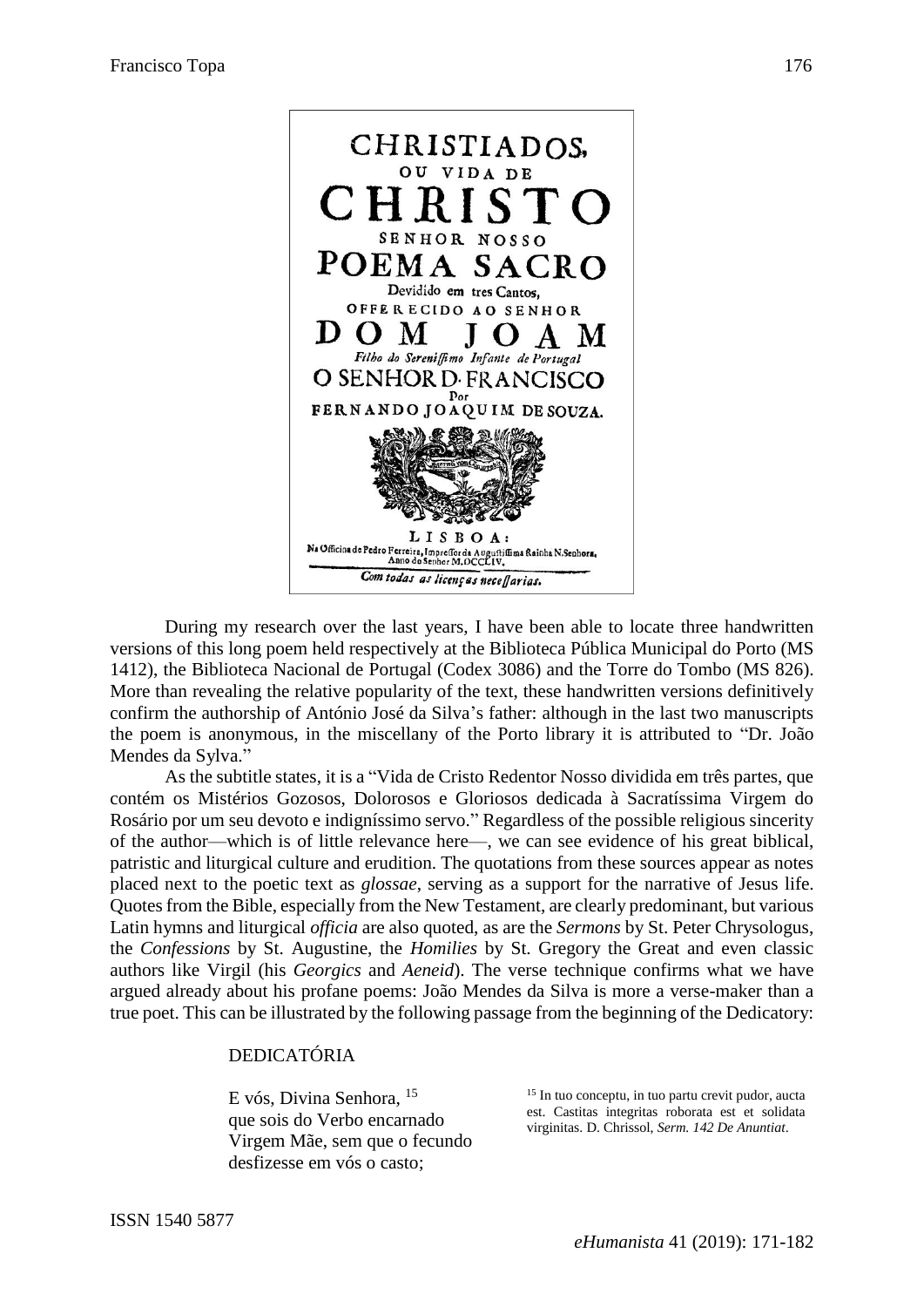coroando-vos de Estrelas, da lua luzes calçando;

vós que, admirável prodígio, <sup>16</sup> <sup>16</sup> Signum magnum apparuit in cælo, Mulier amicta sole, et luna sub pedibus ejus, et in capite vestistes do Sol os raios,<br>
ejus corona stellarum duodecim. Apoc 12:1.

In addition to paying attention to the quotations from the sermons of St. Peter Chrysologus and the Bible, it is worth noting the sonorous and rhythmic fragility of the penultimate line of the first quatrain and the last verse of the second stanza. In any case, if we asume that the work dates from before 1712 and that it was written in the author's city of birth, there are two questions that must be asked: would it be common for a New Christian to have access to this type of Biblical and patristic culture to the degree revealed in *Christiados*? And if so, how? Research on this matter may reveal peculiarities of the survival mode of communities of New Christians in colonial Brazil different from those usually identified or discussed in the customary bibliography.

As for the other religious poems mentioned by Barbosa Machado, it is João Mendes da Silva himself—together with several witnesses—who refers to them during the inquisitorial process: in his words, he was the author of a "Romance devoto á SS.ª Crux" (fo. 44v), as well as the verse translations of "Lymno [sic] de S.<sup>ta</sup> Barbara, e o Simbolo de S.<sup>to</sup> Athanazio, e o off.<sup>°</sup> da S<sup>ta</sup> Crux", "p.<sup>ª</sup> o uso de sua familia, e parentes, e o deu tãobem a m.<sup>tas</sup> pessoas estranhas."

mbolo de santo Atanazio Todo oque quer salvarse ante, que tudo a catiolica fe abraçar deve, Je any observar firme, efilmente Encr soy a fé carlolia que abum Des indade com culto Zeverente. eu Trindade em Euro ceverente firmemente se adore esevenere. Borem vendo Eum 16 Deg, erre Berros, postoque se dijeringuem Leslinente a substancia de Seg nas se Sapara nem a Periog confundivse Devem Do Sadre Ee Eila a Pessoa outra a Do Fillo outra ado Santo Espirito, ma sempre ng tre Lé Euma adivindade agloria igual, eamagestade eternamente. Zual o Bay, talo Filho etamber tal Ee despirito santo, e permanece oy cada qual le Deg enconialmente

Torre do Tombo, Livraria, Ms. 826, fo. 50r

The hymn and the *officium* are yet to be found. As for the other poem, it appears—along with the *romance* devoted to the Cross—in the manuscript of Torre do Tombo already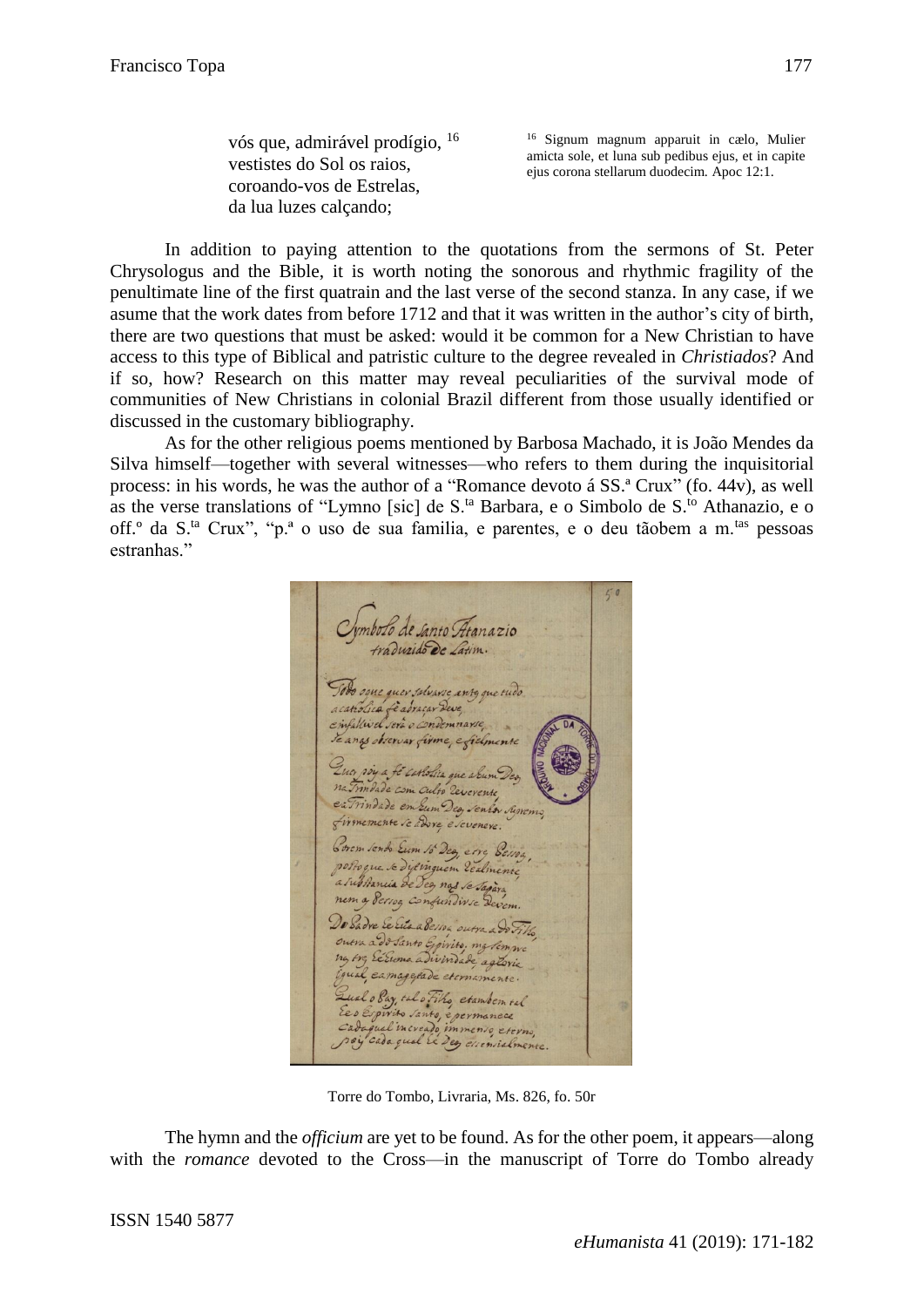mentioned, although without indication of authorship. The Symbol or Creed of Saint Athanasius—also known as *Quicumque*, from the Latin word with which it begins—was very successful in the Latin liturgy although Saint Athanasius was not the author, for it was composed after the  $4<sup>th</sup>$  century.

Let us now offer a face-to-face comparison of the Latin text with an excerpt from João Mendes da Silva´s translation:

| Latim.                                                                                                                                                    |                                                                                                                                                                                 |
|-----------------------------------------------------------------------------------------------------------------------------------------------------------|---------------------------------------------------------------------------------------------------------------------------------------------------------------------------------|
| Todo o que quer salvar-se, antes que tudo<br>a católica fé abraçar deve,<br>e infalível será o condenar-se,<br>se a não observar firme e fielmente.       | Quicumque vult salvus esse, ante omnia<br>opus est, ut teneat catholicam fidem:<br>Quam nisi quisque integram inviolatamque<br>servaverit, absque dubio in aeternum<br>peribit. |
| Quer pois a fé católica que a um Deus<br>na Trindade com culto reverente,<br>e a Trindade em um Deus senhor supremo,<br>firmemente se adore e se venere.  | Fides autem catholica haec est: ut unum<br>Deum in Trinitate, et Trinitatem in unitate<br>veneremur.                                                                            |
| Porém sendo um só Deus e três Pessoas,<br>posto que se distinguem realmente,<br>a substância de Deus não se separa,<br>nem as Pessoas confundir-se devem. | Neque confundentes personas,<br>neque<br>substantiam separantes.                                                                                                                |

As is readily apparent, the translation is not literal and utilizes more words than the original. Formally speaking, João Mendes uses the so-called heptylasyllabic *romance*, with rhymes in the even-numbered lines.

The other poem is also a heptylasyllabic *romance*, addressed to the "Santíssima Cruz de Cristo Senhor Nosso." Following prevailing Baroque customary fashion, it begins by defining the sacred wood with a series of metaphors represented by words that begin with the letter "c". Thus, the beginning is as follows:

Cruz divina, trono excelso, sanguinilento teatro, em que o Amor mais peregrino obrou o extremo mais raro.

Símbolo de Santo Atanásio traduzido de

Campanha sois onde quis de Jesus o Amor bizarro com o fogo do peito e sangue das veias, vencer contrários.

Cárcere em que por amor se prendeu Deus humanado, só porque ficasse livre da culpa o género humano.

Cadeira adonde ditou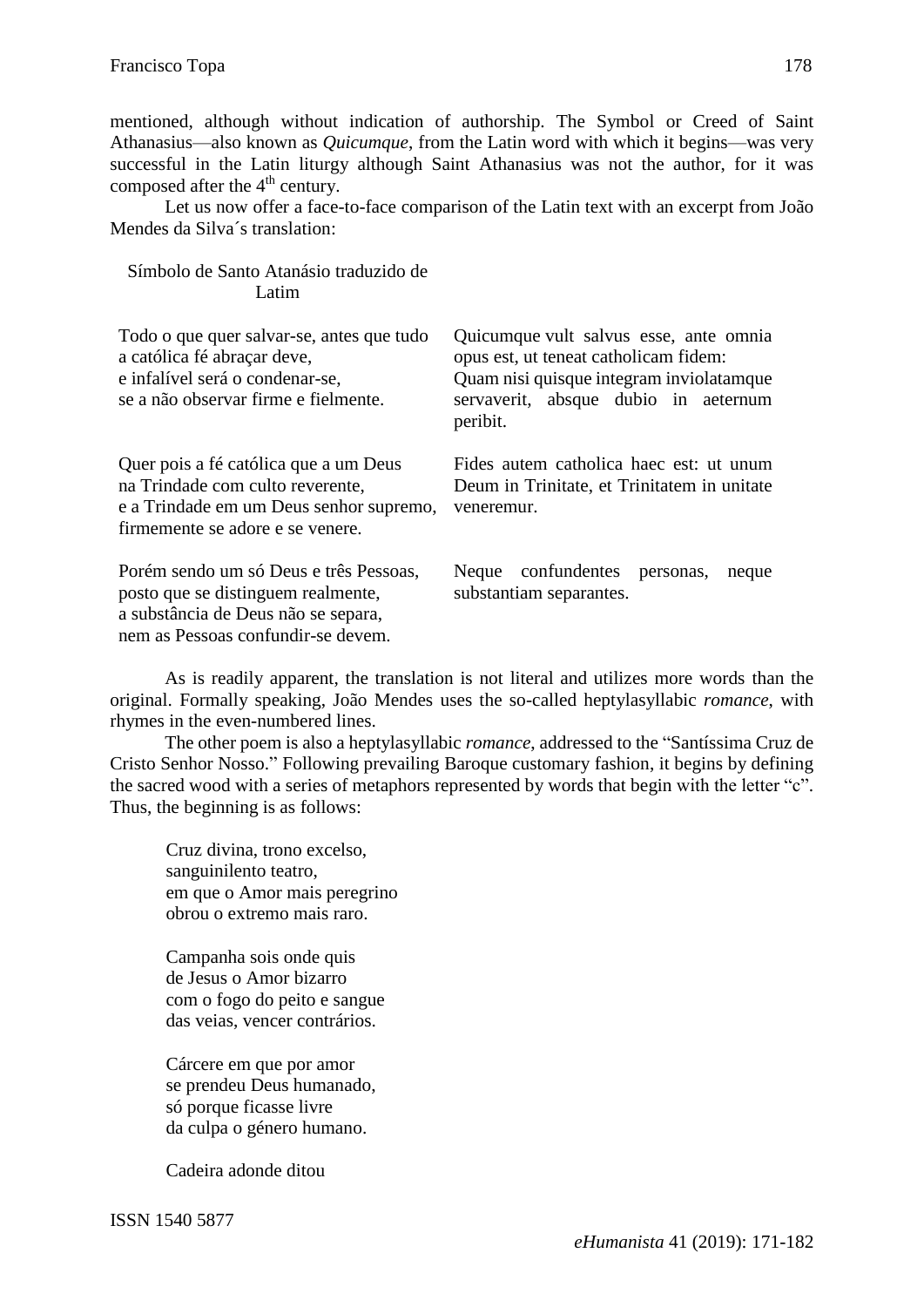o Mestre mais soberano da Teologia mais fina do Amor os pontos mais altos.

At the end of the composition, all these metaphors are gathered together, and the text ends with an appeal to the salvific properties of the cross:

Com que sendo, Cruz Divina, crisol, cárcere sagrado, cítara, carta, carroça, caminho, casa de campo,

canal, costa, corte, cetro, castelo, cadeira, câmbio, campanha, catre, clarim, caráter, cometa fausto,

campo de batalha, centro, Castor e Pólux sagrados, chave, enfim, mestra que abristes a glória ao género humano.

Para nós, sagrado lenho, sede nossa Luz, amparo, proteção, socorro, guia da morte no trance amargo.

Porque abraçados convosco não temamos perigarmos, se nos sois Tábua Divina do mundo em tantos naufrágios.

What can we conclude from these poems? Francisco Adolfo Varnhagen, unfamiliar with the texts, was cautious when wondering

dedicar-se-ia ele, pois, a tais composições, só para que o não perseguissem? É certo que João Mendes morreu advogado da casa da suplicação, quando a mulher e o filho sofriam os tratos dentro da Inquisição. Se as tais obras foram compostas para defender-se das perseguições desta, desculpemos-lhe a hipocrisia; mas cremos que não seriam elas obras de inspiração, porém poesias de cálculo; e em tal caso a perda de tais manuscritos não deve muito lamentar-se. (Varnhagen, 1987: I, 57)

José de Oliveira Barata, who might have read the texts, classified them as "maus versos repassados de ortodoxa religiosidade", terming them "espectacular", maybe part of an attempt to convince the inquisitors (1998: 60). Both opinions reflect more an evaluation of the man than of his compositions, one being discreetly criticized for the alleged lack of sincerity of the other. This attitude seems to reveal certain inability to understand both the nature of poetry and the situation of Jews in the Portuguese-Brazilian world of the early 18<sup>th</sup> century.

While it is true that his poetry is not always endowed with the best quality, its rejection as a whole might reveal the same prejudice and arrogance that condemns Portuguese-Brazilian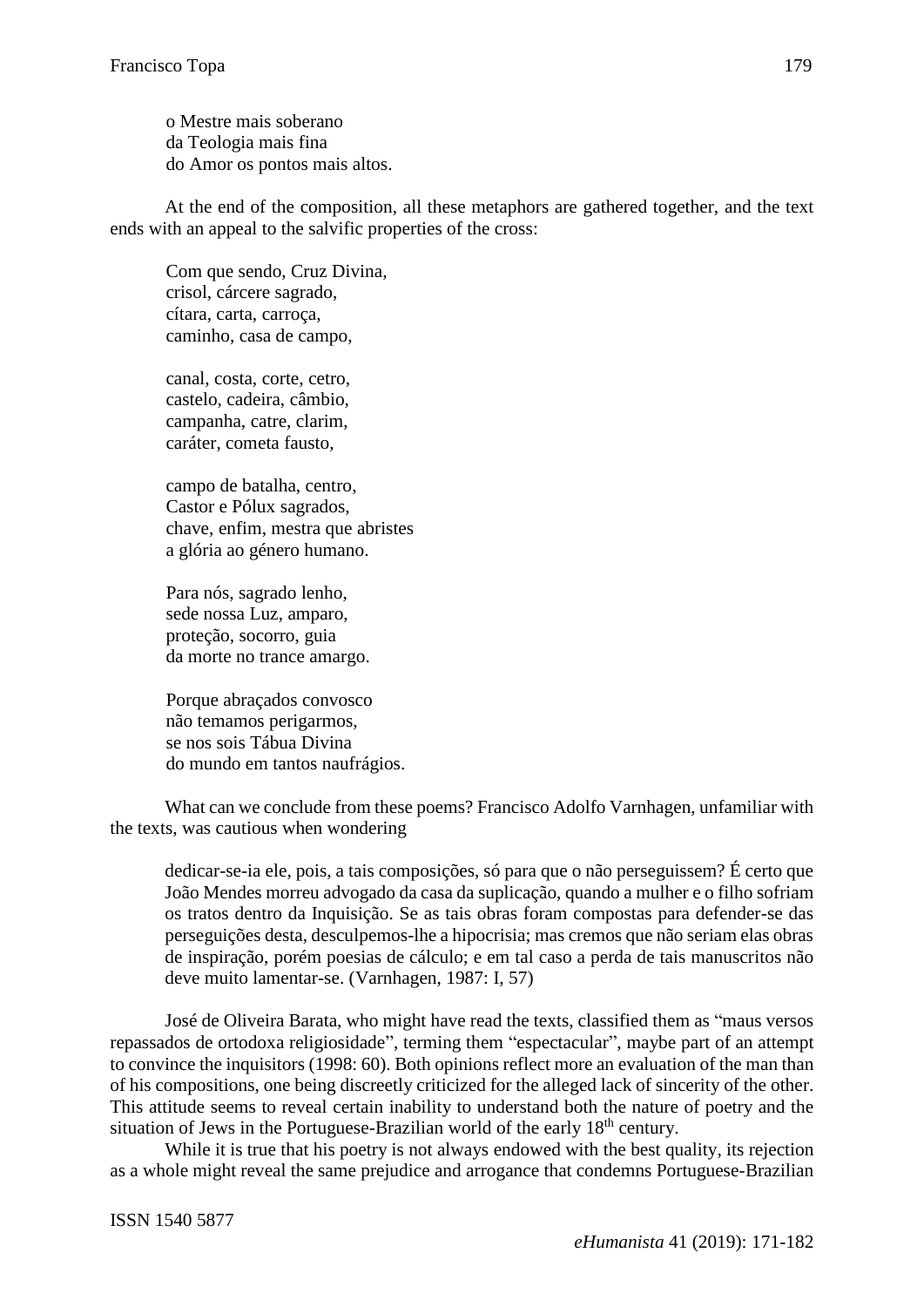literary Baroque *in totum*. At the very least, this poetry is a valid cultural testimony (literary and Catholic), regardless of whether it shows sincere faith or not, which should bear no relevance to our critical estimation of João Mendes da Silva. Finally, it represents a sad page of the Portuguese-Brazilian history that cannot be ignored.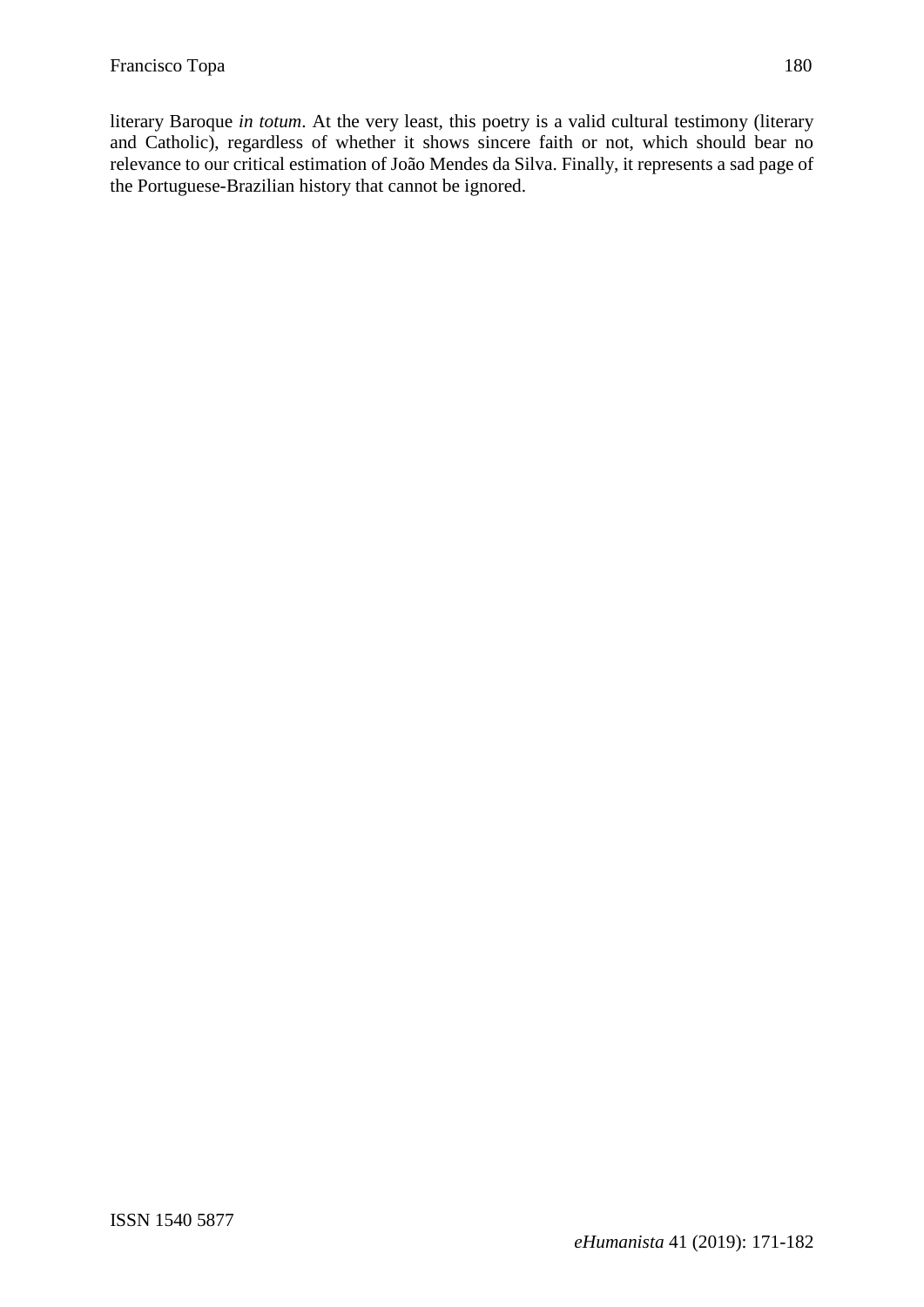# **Works Cited**

### **Manuscripts**

Biblioteca Geral da Universidade de Coimbra, Ms. 391 Biblioteca Nacional de Lisboa, Cod. 3086 Biblioteca Pública Municipal do Porto, Ms. 1407 and 1412 Torre do Tombo, Livraria, Ms. 826

### **Printed**

Álvarez, José Maurício Saldanha. "'No meio do caminho tinha um vulto': biografia transversa do juiz especular que foi o pai de Antônio José da Silva, o 'judeu'". *Espéculo. Revista de estudios literarios* 31 (2006).

[https://webs.ucm.es/info/especulo/numero31/nomeiodo.html.](https://webs.ucm.es/info/especulo/numero31/nomeiodo.html)

- Assis, Machado de. *Relíquias da Casa Velha*. Rio de Janeiro/ Belo Horizonte: Livraria Garnier, 1990.
- Azevedo, J. Lúcio de. *Novas epanáforas: estudos de história e literatura*. Lisboa: Livraria Clássica Editora, 1932.
- Barata, José de Oliveira. *História do teatro em Portugal (século XVIII): António José da Silva (O Judeu) no palco joanino*. Lisboa: Difel, 1998.
- Dines, Alberto. *Vínculos do fogo: António José da Silva, o Judeu, e outras histórias da Inquisição em Portugal e no Brasil*. São Paulo: Companhia das Letras / Schwarcz, 1992.
- Frèches, Claude-Henri. *António José da Silva et l'Inquisition*. Paris: Fundação Calouste Gulbenkian, Centro Cultural Português, 1982.
- Machado, Diogo Barbosa. *Bibliotheca lusitana, historica, critica, e chronologica (...)*.Lisboa: Officina Patriarcal de Francisco Luiz Ameno, 1759. Tomo IV.
- Mattos, Francisco de. *Sermam do Grande Patriarcha Santo Elias que compoz o M. R. P. M. Francisco de Mattos, da Companhia de Jesu, Sendo Reytor do Collegio do Rio de Janeyro no anno de 1698. E por se ausentar para a Bahia no mesmo anno, eleyto Provincial do Brasil, não o pode prègar, & o offerece escritto ao M. R. P. presentado Fr. Antonio das Chagas, Prior do Carmo do Rio de Janeyro, que o mandou imprimir*. Lisboa: Officina de Antonio Pedrozo Galrão, 1698.
- Moraes, Rubens Borba de. *Bibliografia brasileira do Período Colonial*. *Catálogo comentado das obras dos autores nascidos no Brasil e publicadas antes de 1808*. São Paulo: Instituto de Estudos Brasileiros da USP, 1969.
- Morais, Francisco. "Estudantes da Universidade de Coimbra nascidos no Brasil." *Brasilia*. Suplemento ao vol. IV. Publicação Comemorativa do Quarto Centenário da Cidade do Salvador. Coimbra: Faculdade de Letras da Universidade de Coimbra, Instituto de Estudos Brasileiros, 1949.
- Silva, António José da. *As comédias de Antônio José, o Judeu*. Introdução, seleção e notas de Paulo Roberto Pereira. São Paulo: Martins Fontes, 2007.
- Silva, Inocêncio Francisco da. *Diccionario bibliographico portuguez*. Lisboa: Imprensa Nacional, 1859. Vol. II.
- Topa, Francisco. Poesia inédita do brasileiro João Mendes da Silva. *Revista da Faculdade de Letras: línguas e literaturas* 2.19 (2002): 301-327.
- ---. «*Qual é a cousa no mundo mais amada?» Responde o Doutor João Mendes da Silva, pai de o "Judeu"*. Introdução e edição por Francisco Topa. Porto: Sombra pela cintura, 2014.
- Torre do tombo, Tribunal do Santo Ofício, Inquisição de Lisboa, Processo 11806. Retrieved from http://digitarq. dgarq.gov.pt/viewer?id=2312004